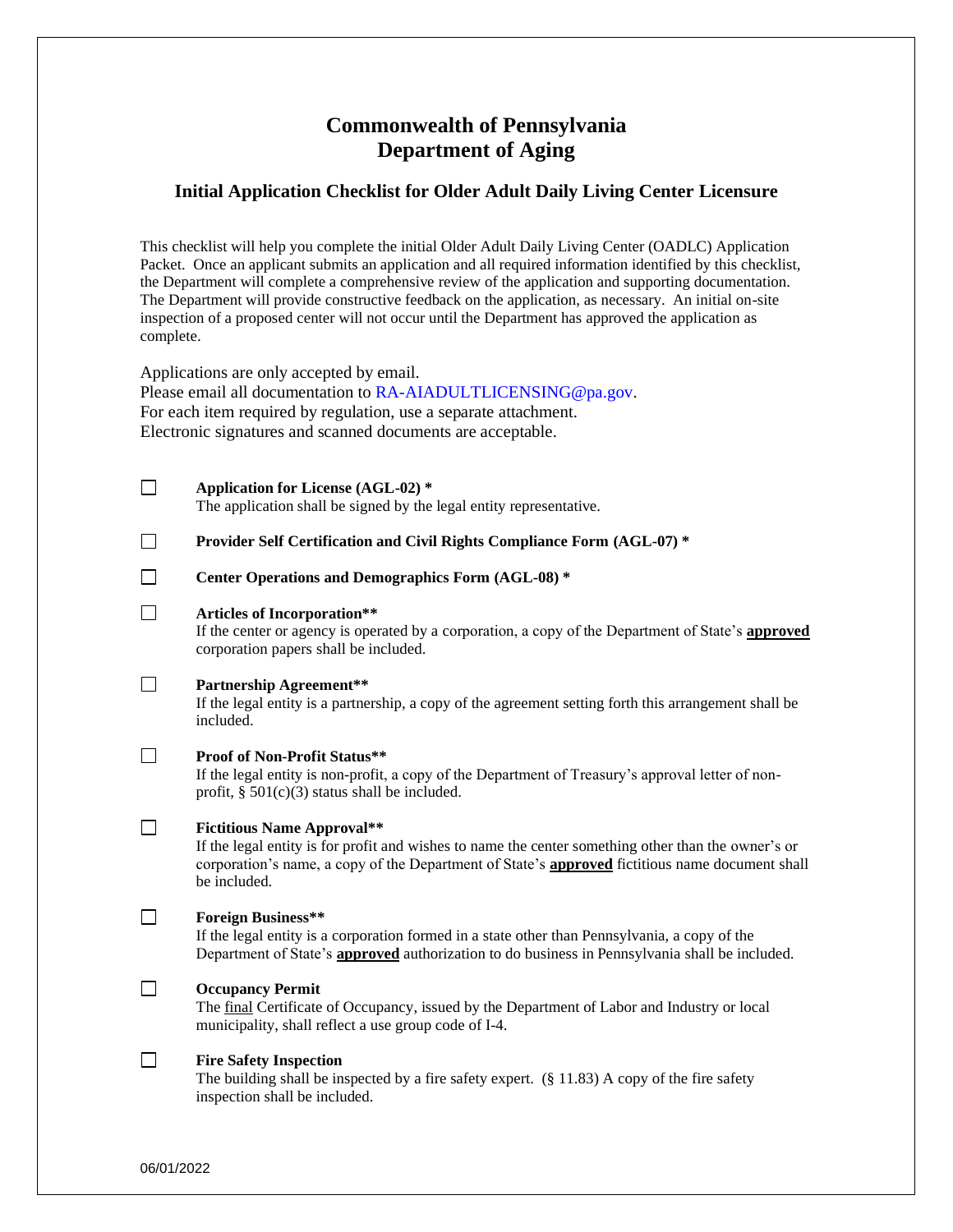# **Insurance Coverage**

 $\Box$ 

 $\Box$ 

 $\Box$ 

The center shall obtain insurance coverage, which includes personal and professional liability coverage**. (**§ 11.22) A copy of the center's insurance coverage shall be included.

#### $\Box$ **Qualifications of the Director/Administrator**

Include copies of the director's resume, degree(s) and certificate(s). (§ 11.34)

## **Registration Form for Online Training Course for OADLC Directors**

Include the completed Registration Form naming the Director and the Director's designee for when the Director is not in the facility. Fax or mail a copy of the certificate after the Director and the designee have successfully completed the online training course for OADLC Directors to the Division of Licensing. A link to this training course can be found on the Department of Aging website, www.aging.pa.gov. Fax number is (717) 783-0894.

### $\Box$ **Qualifications of Nurse(s)**

Include copy of resume and current nursing license. If center's nurse is an LPN, include name of the RN or physician who will provide direction to the LPN and an explanation of their relationship to the center. (§ 11.35). If the center uses a contracted nurse, please provide proof of the contracted nurse's professional liability insurance.

## **Qualifications of Activities Coordinator and Program Assistants/Aides**

Examples include copy of diplomas, degrees, transcripts, licenses, certifications and resumes. (§ 11.36 and § 11.37)

#### $\Box$ **Criminal History Reports**

The Older Adult Protective Services Act (OAPSA) requires centers to submit State and Federal (if necessary) reports for the owner/operator and for each person who meets the definition of an employee per the Chapter 15, Protective Services for Older Adults regulations. For owners/operators who are not residents of Pennsylvania and who plan to visit the center, a Federal criminal history report shall be provided. Verification of completion of the on-line OAPSA training by the director/administrator and all management staff persons must also be submitted. (OAPSA and  $\S$ § 15.141 – 15.147)

# $\Box$

 $\Box$ 

 $\Box$ 

### **List of Current Staff Hired**

Include a list of current staff, including name, position and date of hire.

### **Job Descriptions**

Job descriptions must include job duties and qualifications. ( $\S$ § 11.34 – 11.37)

#### $\Box$ **Training Curriculum**

Curriculum shall include the required general orientation and annual training and the qualifications of the proposed trainer(s) or of the organizations which provide training. (§ 11.33) Include a training schedule for the annual training.

### **Floor Plan**

Indicate the following information on the floor plan: 1) internal and external exit paths, 2) intended use of each area (offices, program areas, kitchen, dining areas, hallways, storage, etc), 3) the dimensions of each program room and 4) the location of each bathroom including the number of sinks, toilets, showers and bathtubs. (§11.52 and § 11.69)

### $\Box$ **Service Description**

Service description shall describe, in detail, the goals of the center (§ 11.6), all services provided by the center (§ 11.123), and any specialized (§ 11.402) or supplemental services (§ 11.403) provided through contractual or other arrangements.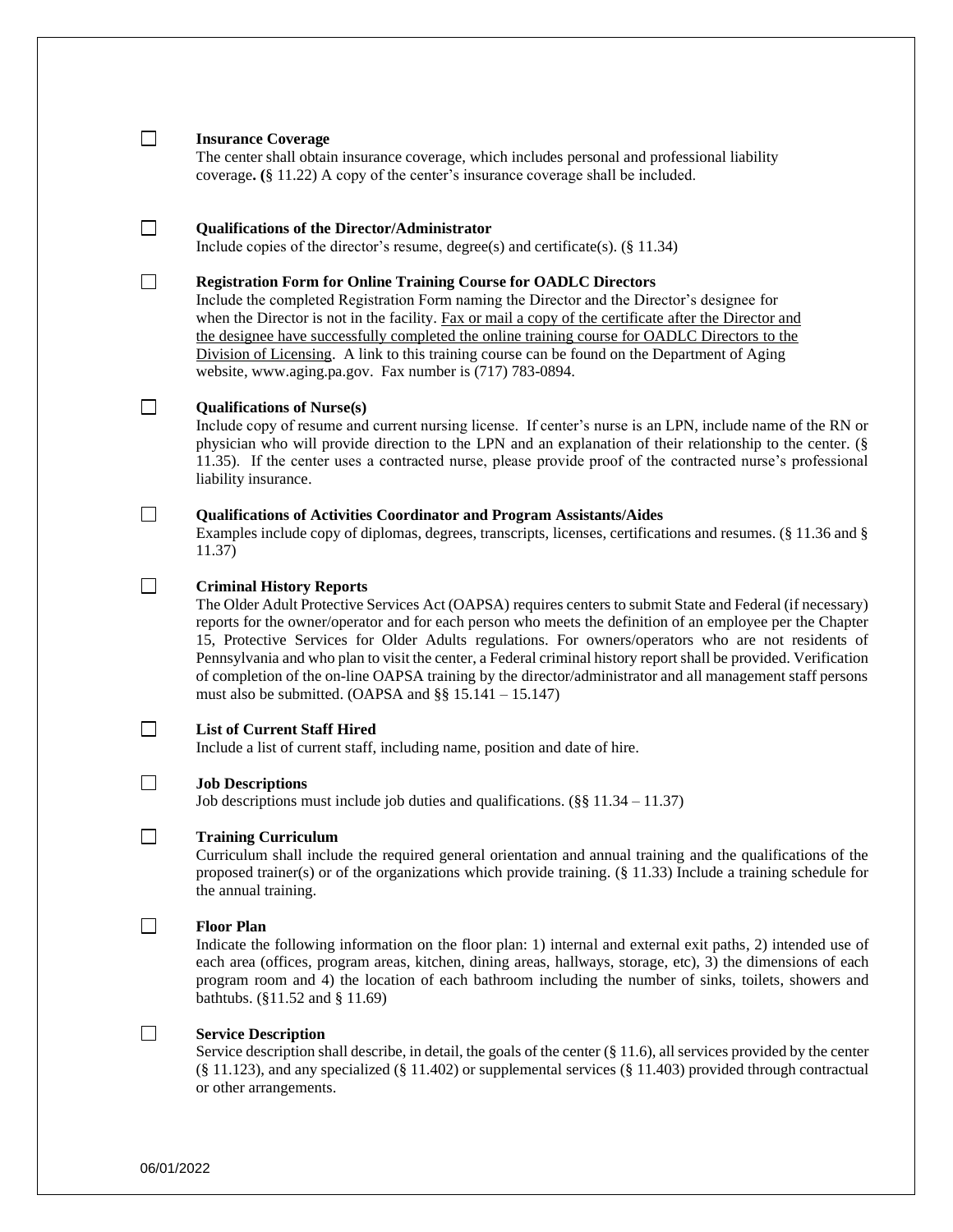### **Policies and Procedures**

 $\Box$ 

Policies and procedures shall be personalized to the center and written specifically to help employees understand their roles and responsibilities within the center.

- □ Criminal History Reports (OAPSA and §§15.141 15.147) and Conditions for Employment
- Client Admissions (§ 11.4, and § 11.101-11.103) describing type of persons who may be served; eligibility criteria; requirements for intake screening, physical examination, TB test, and enrollment agreement; and other internal procedures for admitting clients.
- $\Box$  Client Rights (§ 11.9)
- $\Box$  Abuse, Neglect and Exploitation (§ 11.15) and Mandatory Reporting Requirements (in accordance with OAPSA, Act 13 and Title 6 Aging Chapter 15 Protective Services for Older Adults)
- $\Box$  Reporting and Investigating Unusual Incidents (§ 11.16 and § 11.17)
- □ Complaints and Grievances (§ 11.20)
- $\Box$  Emergency Procedures and Preparedness Plan (§ 11.21)
	- o Client portable emergency information (§ 11.191) and location (§ 11.21)
	- $\circ$  Procedures for medical emergencies (§ 11.21) and the emergency medical plan (§ 11.134)
	- o Procedures for non-medical emergencies (loss of power, snowstorms, natural disasters, bomb threats, weapons, etc.)  $(\S 11.21)$
	- $\circ$  Evacuation procedures (§ 11.82), including procedures for evacuation of clients with deafness or hearing impairment (§ 11.86)
	- o Evacuation diagram specifying directions for egress (§ 11.82)
	- o Means of transportation (§ 11.82 and § 11.134)
	- o Emergency shelter location (§ 11.82)
	- o Procedures for inoperative fire alarm (§ 11.86)
	- o Fire safety and fire drills (§ 11.81 § 11.90)
	- o Emergency staffing plan (§ 11.134)
	- $\circ$  Staff training on emergency procedures and client fire safety training (§ 11.21 & § 11.90)
- □ Smoking Safety (§ 11.91)
- Development, Implementation and Review of Individual Care Plans (§ 11.104 § 11.109)
- $\Box$  Client Discharge/Transfer (§§ 11.110 11.113)
- **Personal Care (§ 11.123(2)(i)(C)** (ambulating, toileting, bowel and bladder management, personal hygiene, eating, drinking, transferring, positioning, etc.)
- □ Infection Control (§ 11.13(5) & § 11.123(2)(i)(D))
- □ Medications (§§ 11.141 11.146),
- **Client Records (§ 11.191 11.195)**
- □ Confidentiality of/Access to Client Records (§ 11.196 § 11.198)

### П. **Source of Client Meals (**§ 11.152 and § 11.2f)

Provide a written statement that describes the source of client meals. For example, if using a caterer, state you are having meals delivered and identify the catering company. If preparing meals in your kitchen, state that. In addition, the applicant is to consult with their local food safety authority and provide verification of the following:

- $\Box$  Copy of the County Department of Health or other locally issued certificate/license for the center kitchen, if applicable in your municipality; and
- $\Box$  Verification or completion of ServSafe training, or other training required, if applicable in your municipality; and
- $\Box$  Verification that your municipality has no additional kitchen inspection or staff certification requirements. This can be in the form of an email or letter from the local authority.

#### $\Box$ **Sample Forms**

- $\Box$  Client Rights (§11.9)
- $\Box$  Fire Drills (§ 11.88)
- □ Intake Screening (§ 11.101)
- $\Box$  Client Physical Examination (§ 11.102)
- □ Client Enrollment Agreement (§ 11.103),
- $\Box$  Care Plan (§ 11.104)